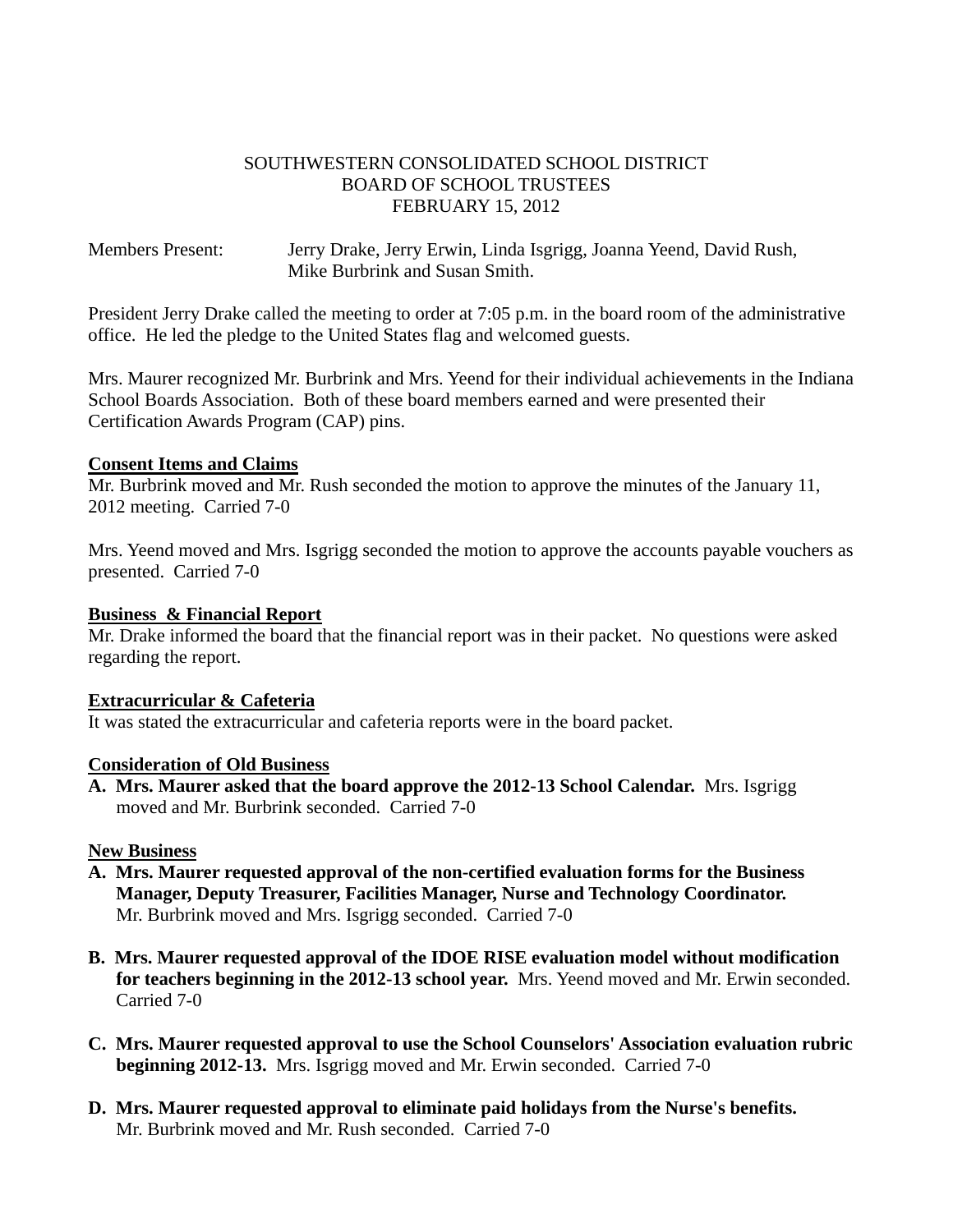- **E. Mrs. Maurer requested approval regarding the updated guidelines for non-certified benefits.** Mr. Erwin moved and Mr. Burbrink seconded. Carried 7-0
- **F. Mrs. Maurer requested that the board consider whether the driver's education program be offered this summer.** Mr. Burbrink moved that the board not offer driver's education this summer. Mr. Erwin seconded. Carried 7-0

# **Principals Reports on School Improvement**

Mrs. Blake informed the board that the targeted student attendance rate for 2011-12 is 96%. At the end of the first semester the attendance rate was 96.58%. The targeted graduation rate for 2010-11 was 90% and the actual graduation rate for last school year was 91.4%. The Attendance/Award Program was held on January 20, 2012. Sixty-nine students received improvement awards; Twenty-four students had perfect attendance including a senior that has had perfect attendance since Kindergarten.

Mrs. Blake informed the board of upcoming presentations – Choose to Wait; Safe Dates; Choose Respect; and Retro Bill. She also congratulated the Lady Spartans on their Sectional win. Southwestern band and choir students performed in contests and Adam Sweet advanced to State. Some of the band students received gold and silver ratings.

Mrs. Noesges reported to the board that the elementary is gearing up for ISTEP. Grandparents Day will be held February 28<sup>th</sup> for K-2<sup>nd</sup> grade and February 29 for  $3^{rd}$  through 6<sup>th</sup> grade.

# **Personnel**

**A. Mrs. Maurer asked that the board approve the resignation of John Pratt, Girls' Tennis coach and Jessika Ford, nurse.**

Mr. Burbrink moved and Mr. Erwin seconded. Carried 7-0

Mrs. Maurer mentioned that Jessika Ford will be filling in part-time until a new nurse is hired.

**B. Mrs. Maurer asked that the board approve the hiring of Brad Guidi as Girls' Tennis coach and Troy Baute as a volunteer assisting the basketball and baseball coaches.** Mrs. Yeend moved and Mrs. Smith seconded. Carried 7-0

# **Public Comments**

Mr. Ralston informed everyone that the girls basketball team won sectional and will play on Saturday. Pep rally will be held on Friday at 2:30 p.m.

Mrs. Blake thanked the Spartners for decorating the lockers. They have done a great job.

# **Superintendent Comments**

Mrs. Maurer thanked Rob and Elizabeth Snepp for nominating Southwestern for a grant from Monsanto for up to \$25,000. Mrs. Meyer has the application and we would like area farmers to vote for us by going to the following website: [www.growruraleducation.com.](http://www.growruraleducation.com/) She also congratulated the Lady Spartans on their sectional win.